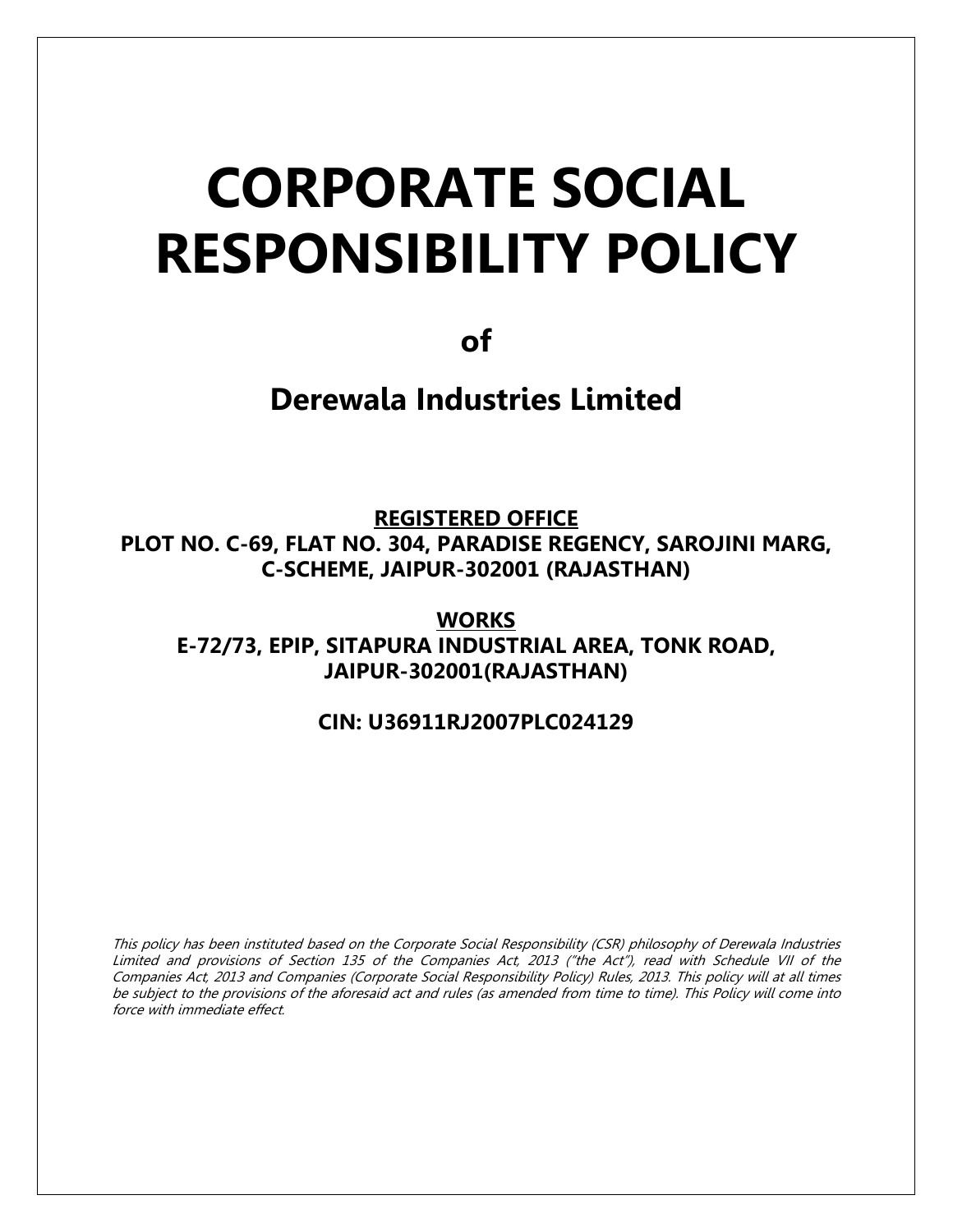## 1. INTRODUCTION

The fundamental belief of Derewala Industries Limited lies in the commitment to bring about an overall positive impact on the communities, cultures, societies and environments in which we operate.

Derewala with the combination of its skill sets such as expertise, strategic thinking, manpower and finances is all set to engage in initiating extensive social change with the objective to make a significant difference in the society and to improve the overall quality of life.

## 2. PHILOSOPHY & OBJECTIVE

Social Responsibility has strong roots in the legacy of Derewala Group. Derewala group has been participating in various CSR initiatives over the years even before CSR spending came to be mandatory under law and some of those initiatives include:

- Lithotripsy centre in SMS Hospital, Jaipur
- 9 Bedded ICU facility in JK Lone Hospital, Jaipur
- Contributed to the development of India's first 25 bedded Pediatric ICU in JK Lone Hospital, Jaipur, which is ISO 9001:2008 Certified.
- Derewala was one of the contributors along with other trade members (IIGJ)

Company believes that whatever you have earn from society, payback some portion of that to growth & development of society and maintain the balance between corporate and society by integrating the social and environmental concerns in the business operations and interactions.

To further the Company's CSR philosophy, a formal policy on CSR is being formulated to align its practices with requirements of Companies Act, 2013 and rules made thereunder.

#### 3. DEFINITIONS

"Act" means the Companies Act, 2013 including any statutory modification or reenactment thereof.

"Board" means the Board of Directors of the Company.

"Board's Report" shall mean report of the Board of Directors prepared in accordance with section 134(3) of the Companies Act, 2013.

"Company" means Derewala Industries Limited, a Company registered under the Companies Act 1956 having CIN: U36911RJ2007PLC024129 and having its Registered Office at Plot No. C-69, Flat No. 304, Paradise Regency, Sarojini Marg, C-Scheme, Jaipur-302001, Rajasthan.

"CSR" means Corporate Social Responsibility.

**"CSR activities"** means the activities or projects or programs as recommended by the CSR Committee and approved by the Board, undertaken by the Company from time to time in any one or more of the areas falling under point 5.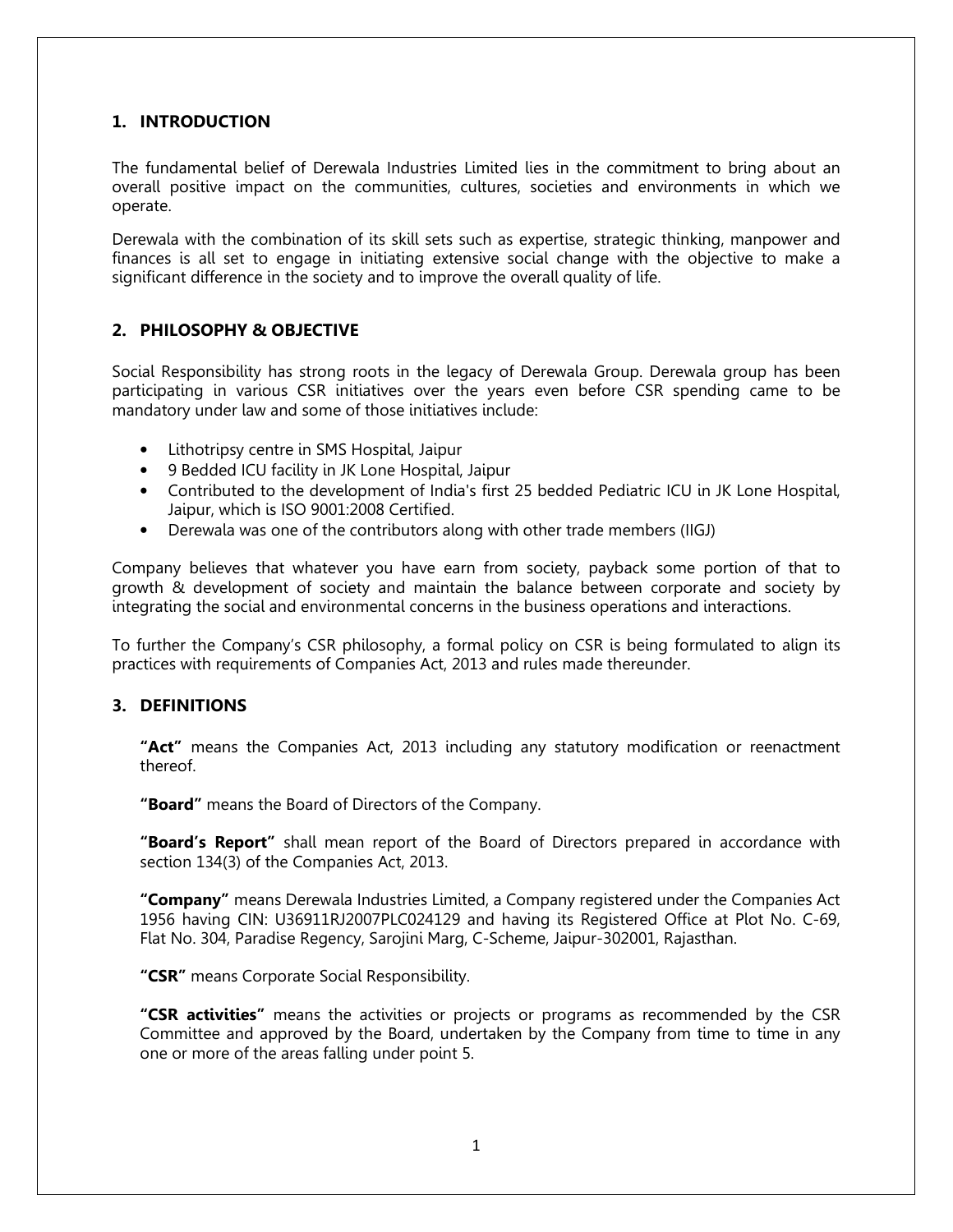"CSR Committee" means the Committee of the Board constituted for the purpose of administration of CSR activities, supervising the adherence of this CSR Policy and the matter incidental thereto.

"CSR Policy" means the Corporate Social Responsibility Policy as set out herein and as amended or modified from time to time.

"CSR Rules" means Companies (Corporate Social Responsibility) Rules, 2014 framed under the Act and as amended or modified from time to time.

"Independent Director" means a non-executive director of the Company within the meaning of section 2(47) of the Companies Act, 2013.

## 4. CSR COMMITTEE

The Board of Directors of the Company shall constitute a committee called the "Corporate Social Responsibility Committee" ("CSR Committee") in accordance with the provisions of Companies Act, 2013 and rules made thereunder. The CSR Committee shall consist of three or more directors, out of which at least one director shall be an Independent Director. The Board of Directors may change the composition of the CSR Committee from time to time in such manner as it thinks fit.

Subject to provisions of Companies Act, 2013 and rules made thereunder, the CSR Committee may meet at such intervals, in a manner and may carry out matters in such manner and function generally as per such guidelines as it deems fit.

The CSR Committee shall have, inter alia, the following roles, powers and responsibility:

- (i) Formulate and recommend to the Board of Directors of the Company, a Corporate Social Responsibility Policy ("CSR Policy") indicating the activities to be undertaken by the company as specified in Schedule VII of the Act and any amendments therein;
- (ii) To recommend the amount of expenditure to be incurred on activities referred to in clause (i);
- (iii) Develop and approve various CSR projects, programs and activities to be undertaken from time to time either directly by the Company or through other entities;
- (iii) Determine modalities of execution of such CSR projects, programs and activities;
- (iv) Undertake all necessary steps to implement the CSR activities;
- (v) Authorise and approve CSR expenditure from time to time subject to the limits approved by the Board of Directors;
- (vi) Monitor the CSR Policy and activities from time to time;
- (vii) Carry out all such acts, deeds, matters and things as may be required in connection with aforesaid matters and generally for any matter connected with the CSR policy of the Company;
- (viii) To perform such functions as may be entrusted by the Board of Directors from time to time.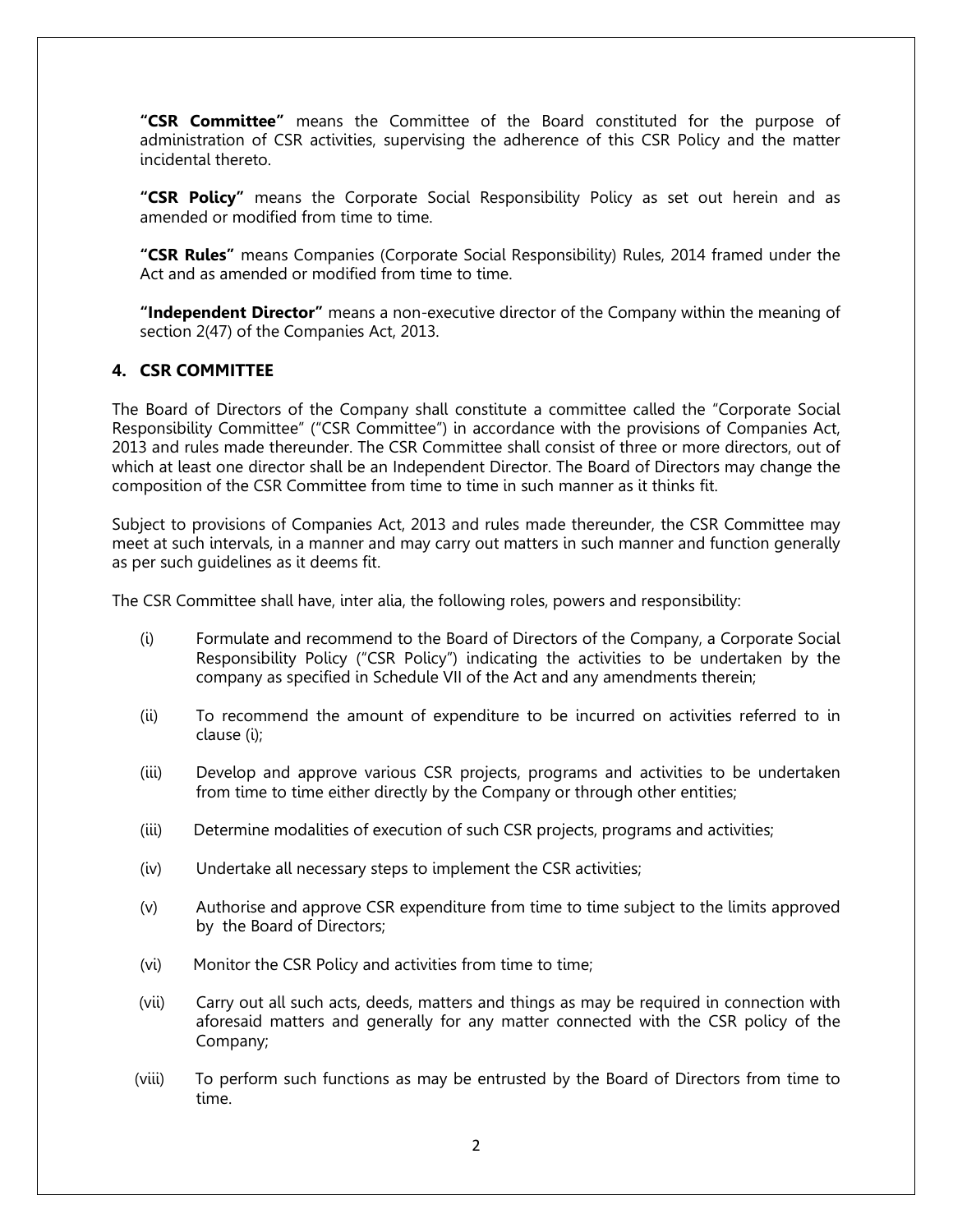## 5. CSR ACTIVITIES

The Company in alignment with Schedule VII of the Companies Act, 2013 and rules made thereunder (including any statutory modification(s) or re-enactment(s) thereof), shall identify and undertake all its CSR programs/projects/activities, which may include any one of the following activities:

- i. Eradicating hunger, poverty and malnutrition, promoting preventive health care and sanitation and making available safe drinking water;
- ii. promoting education, including special education and employment enhancing vocation skills especially among children, women, elderly, and the differently abled and livelihood enhancement projects;
- iii. promoting gender equality, empowering women, setting up homes and hostels for women and orphans; setting up old age homes, day care centers and such other facilities for senior citizens and measures for reducing inequalities faced by socially and economically backward groups;
- iv. ensuring environmental sustainability, ecological balance, protection of flora and fauna, animal welfare, agro forestry, conservation of natural resources and maintaining quality of soil, air and water;
- v. Protection of national heritage, art and culture including restoration of buildings and sites of historical importance and works of art; setting up public libraries; promotion and development of traditional arts and handicrafts;
- vi. Measures for the benefit of armed forces veterans, war widows and their dependents;
- vii. Training to promote rural sports, nationally recognized sport, paralympic sports and Olympic sports;
- viii. Contribution to the Prime Minister's National Relief Fund or any other fund set up by the Central Government for socio-economic development and relief and welfare of the Schedule Castes, the Schedule Tribes, other backward classes, minorities and women;
- ix. Contribution or funds provided to technology incubators located within academic institutions which are approved by the Central Government;
- x. Rural development projects.
- xi. Ganga Swach Abhiyan

The Company shall ensure that in identifying its CSR Projects, preference shall be given to the local area and areas around which the Company operates. However, this shall not bar the Company from pursuing its CSR objects in other areas.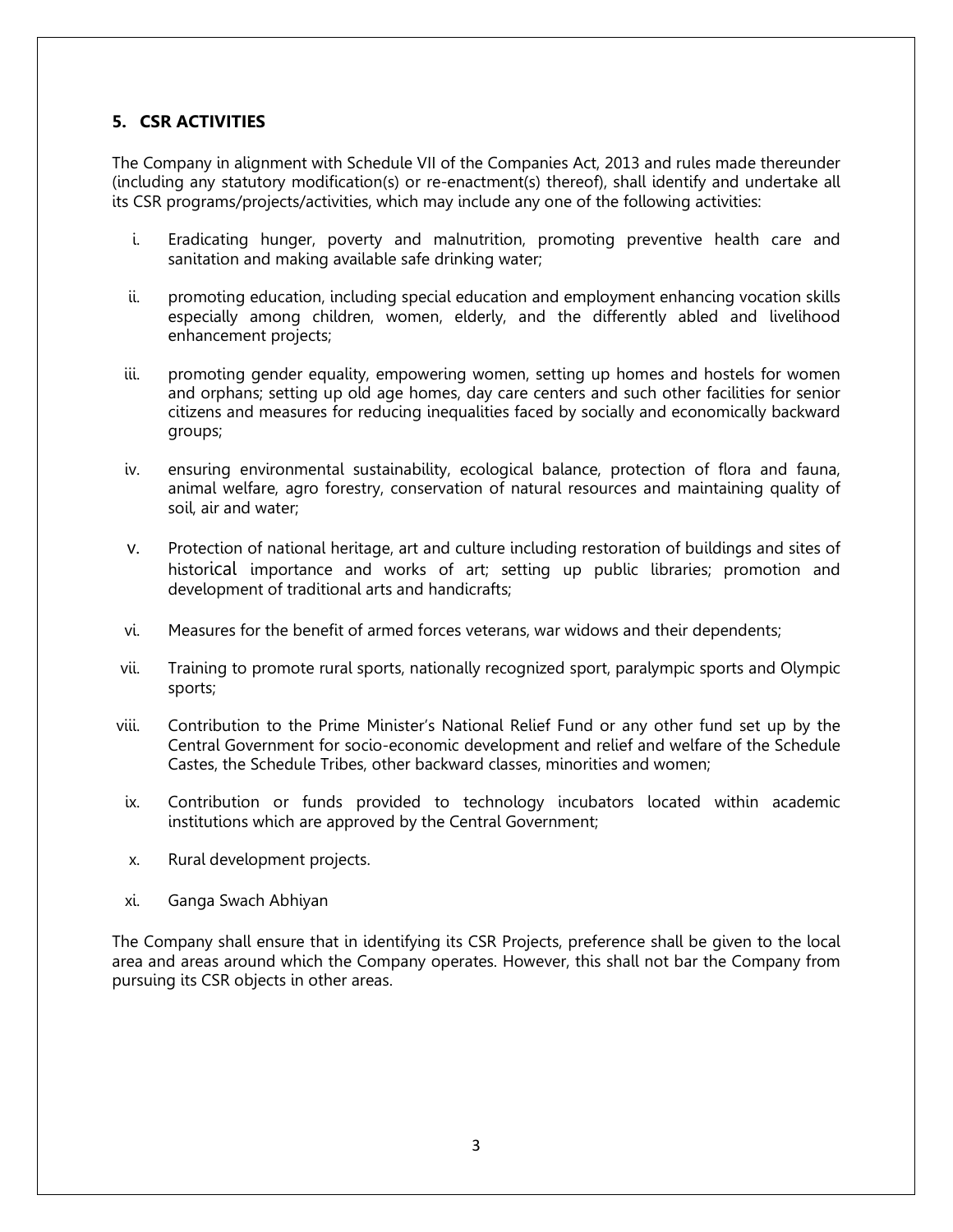## 6. ASSOCIATES/PARTNERS IN CSR ACTIVITIES

Company is always looking forward to work with such societies, trusts and NGOs etc., who are engage in such activities, which are harmonizing with CSR initiatives/activities of Company.

The Company may carry out the CSR activities either on its own, or through a registered trust or registered society or through a company registered under Section 8 of the Companies Act, 2013 or through one or more of the modes in such manner as it deems fit. The Company may also collaborate with other companies for undertaking projects, programs and activities in such manner as it deems fit.

## 7. CSR EXPENDITURE :

From April  $1<sup>st</sup>$ , 2014 in line with the Companies Act, 2013 ("the Act"), Company has to contribute at least 2% of the average net profits of the Company made during the 3 immediately preceding financial years specifically towards CSR initiatives. For this purpose, the net profit and average net profit shall be calculated in accordance with the provisions of the section 198 of the Act read with the Companies (Corporate Social Responsibility Policy) Rules, 2014.

The Company may, in every financial year, spend such amounts on its CSR activities as the CSR Committee may authorise from time to time subject to the limits as approved by the Board of Directors.

Any surplus arising out of CSR projects, programs and activities shall not form part of the business profits of the Company.

## 8. IMPLEMENTATION PROCESS

- i. The CSR Policy shall be implemented by the CSR Committee under the broad policy and/or frame work laid down by the Board in this regard from time to time. CSR Committee may nominate a senior official of the Company to help execute and monitor implementation of the CSR activities. Such senior official shall directly submit his/her report to the CSR Committee.
- ii. The CSR Committee shall identify the CSR activities along with the geographical area to be undertaken by the Company.
- iii. The CSR Committee shall also estimate the total amount of expenditure to be incurred and time required by the Company for undertaking such CSR activities.
- iv. On determination of the modalities, the CSR Committee shall present a proposal before the Board.
- v. The time period/duration over which a particular project will be spread, will depend on its nature, extent of coverage and the intended impact of the project.
- vi. The CSR Committee shall authorize any of its members to approve the release of funds against the verified work plans in accordance with the approved budget for undertaking the CSR activities as approved by the Board. The authorized member shall periodically update the members of the Committee about the allocation / utilization of funds towards the CSR activities.